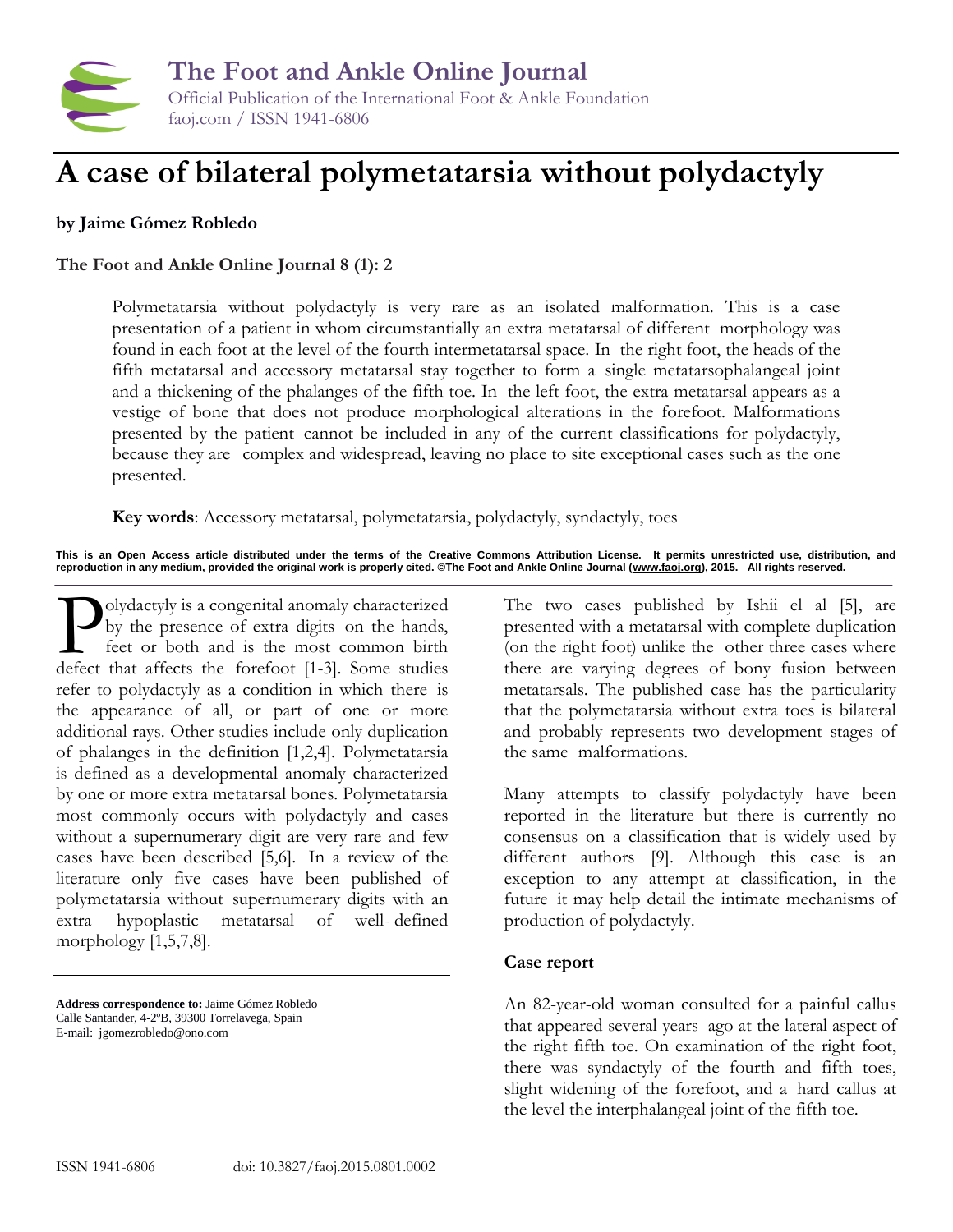

**Figure 1** Weightbearing anteroposterior radiograph of both feet showing bilateral polymetatarsia with extra hypoplastic metatarsals between the fourth and fifth metatarsals.



**Figure 2** Non-weightbearing anteroposterior and oblique radiographs of the right foot. The extra metatarsal and the fifth metatarsal are joined at their heads without bone fusion forming a single joint. There are thickened phalanges of the fifth toe.



**Figure 3** Oblique X-ray of the left foot shows an osseous rudiment of a metatarsal in the fourth intermetatarsal space and two sesamoid bones around the head of the fifth metatarsal.

The metatarsophalangeal and interphalangeal joints of the fourth and fifth toes were mobile. No other alterations in the left foot or hands were found. The patient did not endorse a medical history or family history of malformations. A radiological study of both feet and hands was requested. The x-ray of the right foot showed an extra hypoplastic metatarsal in the fourth intermetatarsal space. This metatarsal seemed to form a fibrous union in its proximal third with the diaphysis of the fourth metatarsal and distally it was joined to the head of the fifth metatarsal without fusing with it. The fifth toe was biphalangial with thickened phalanges and the proximal phalanx was articulated with both metatarsal heads to form a single metatarsophalangeal joint (Figure 1 and 2). The X-ray of the left foot showed an extra rudimentary metatarsal located in the fourth intermetatarsal space which it was parallel to the diaphysis of the fourth and fifth metatarsals. There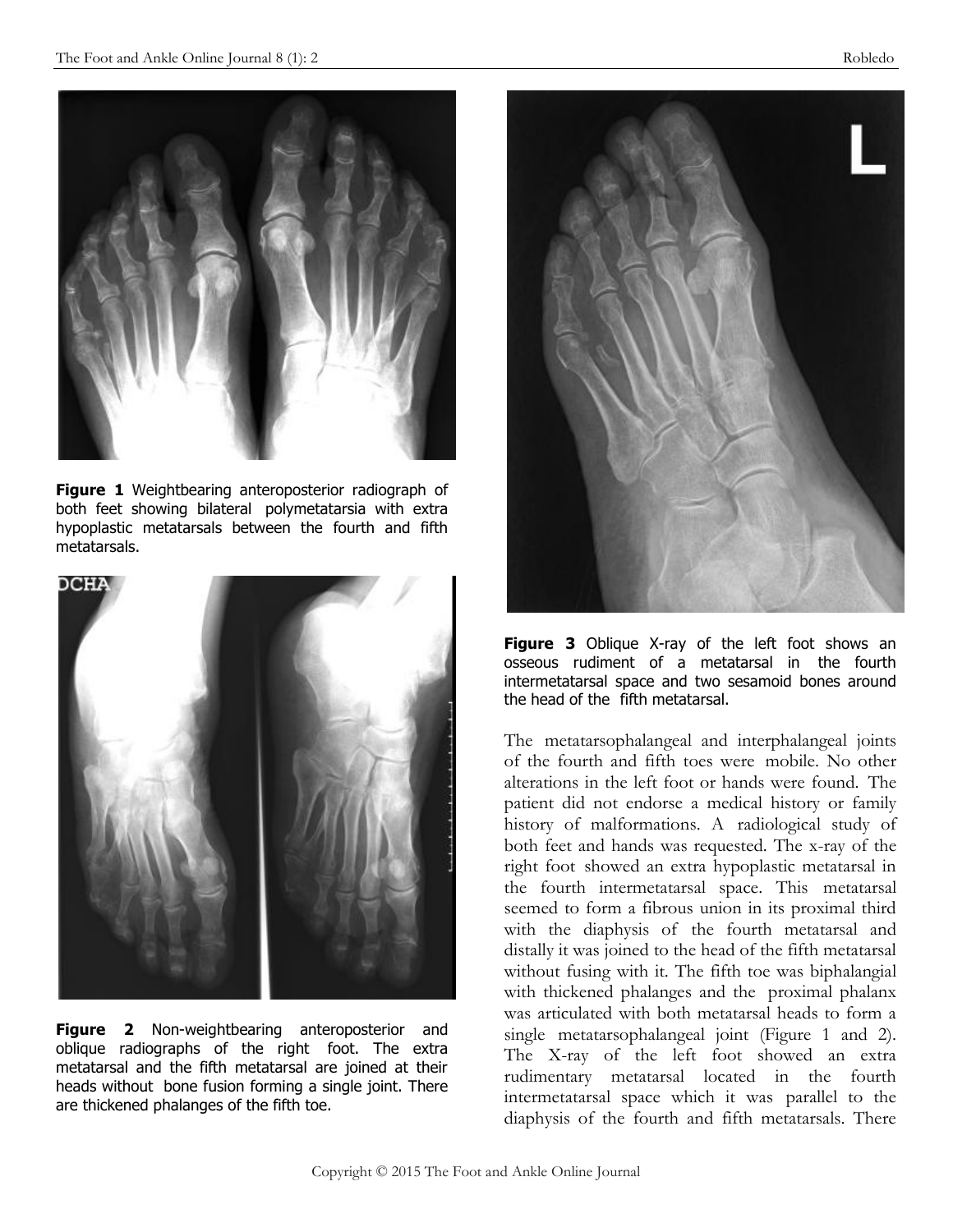were also two ossicles with a rounded form near the head of the fifth metatarsal which were considered sesamoids (Figure 1 and 3). The proposed treatment for the patient was performing an exostectomy of the first phalanx of the fifth toe of the right foot, but she rejected it.

## **Discussion**

Hayashi et al [8] reported in 1997 a case of polymetatarsia without polydactyly with an extra hypoplastic metatarsal in which the base of the metatarsal was pressed to the shaft of the fourth metatarsal and the distal end was united to the head of the fifth metatarsal. The metatarsophalangeal joint was deviated toward the sole with normal appearance of the phalanges of the fifth toe. One of the three cases of the series published by Galois et al [7] also showed an extra metatarsal which was fused at t h e proximal end of the base of the fourth metatarsal and at the distal end to diaphysis and head of the fifth metatarsal. This malformation produced a widened midfoot without alterations in the fifth toe. Ishii et al [5] reported two additional cases of polymetatarsia without polydactyly. In one of them , there appeared an extra hypoplastic metatarsal located between the fourth and fifth metatarsals, which shared the joint capsule with the distal end of the fifth metatarsal, but did not articulate directly with the proximal phalanx of the fifth toe. In the other case, a one-year old girl with a family history of polydactyly had an extra metatarsal that was resected between the fourth and fifth metatarsals without other additional alterations. More recently, Biere et al [1] described the case of a patient who presented with a slight irregularity in the form of the fifth toe, like a tailor's bunion, produced by an extra hypoplastic proximal phalanx. It was associated one polymetatarsia with fusion of the accessory metatarsal heads and the absence of the middle phalanx of the fifth toe.

Mackusick and Temtany [10] were the first to classify polydactyly according to the location of the extra digit: preaxial if it involved to the first ray, central if it affected the second to fourth ray, and postaxial if it affected to fifth ray. Venn-Watson [11] in a review of 65 patients provided a classification according to the morphological appearance and the anatomy of the involved metatarsal. In the postaxial polydactyly, the metatarsal could be Y-shaped, T-shaped, wide, or

completely duplicated. Watanabe et al [12] classified 330 feet in 265 patients with polydactyly of the foot on the basis of ray involvement and the level of duplication. These authors divided the lateral radius polydactyly (postaxial) in two new main groups based on the level of ossification and bone alignment: fifthray duplication, referring to the medially duplicated supernumerary fifth toe, and sixth-ray duplication, referring to the laterally duplicated supernumerary sixth toe. These authors found that polydactyly with duplication of the fifth ray was much more frequent, which was subdivided in metatarsal type, proximal phalangeal type, middle phalangeal type, and distal phalangeal type. More recently, Lee et al [9] evaluated 113 feet of 95 patients who had surgery for the treatment of postaxial polydactyly. Based on the morphologic, radiographic, and operative findings the cases were classified according to the origin of the accessory digit: middle phalangeal, proximal phalangeal, floating, fifth metatarsal, or fourth metatarsal.

The clinical case presented is a postaxial polydactyly of both feet, the most common in all series [9,12]. According to the classification of Watanabe et al, findings on the right foot could form a postaxial polydactyly with fifth ray duplication and with metatarsal type. Unlike the comments made by these authors, the extra metatarsal is not accompanied by duplication of the proximal phalanges (in the cases of divergent phalanges) neither fusion of the phalanges in their bases and diaphysis in case of parallel phalanges. According to the classification of Lee et al, the patient would have in his right foot a postaxial polydactyly of fourth metatarsal type (10.6% of cases of their series). Based on these authors' reports, there must exist a duplicated toe of abnormal appearance that originates from the fourth metatarsal (or accessory metatarsal) and fuses with the fifth digit according to several patterns. Syndactyly between the fourth and fifth toes was present only in medially duplicated supernumerary fifth toes [9,12].

Recently, Seok et al [13] presented a new classification of polydactyly of the foot on the basis of the presence of syndactylism, axis deviation from the toe that is to be preserved, and the presence of metatarsal extent of the extra digit. These authors reviewed 532 cases of polydactyly and with this classification sought to facilitate surgical strategy and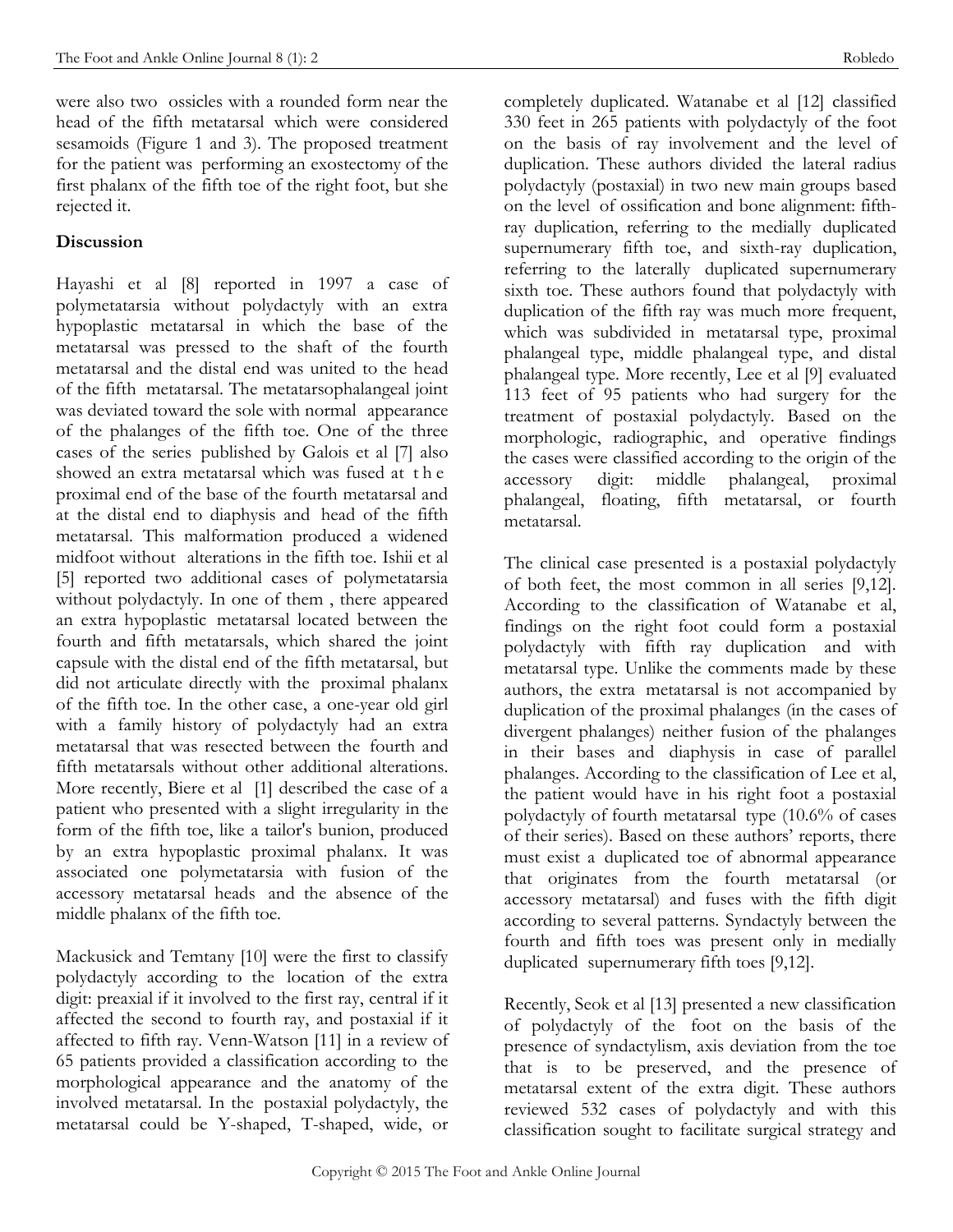predict clinical outcomes. As in previous classifications, the absence of an extra digit makes it very difficult to include the case presented in any classification. Also, the same could be considered as an undescribed variety of isolated brachydactyly of the fifth toe with absence of the middle phalanx or that this could be fused with the distal phalanx (symphalangism). It is well known that the brachydactyly may be associated with other malformations such as syndactyly, although typically they show an autosomal dominant pattern of inheritance with variable expression and penetrance [14].

Anomalies present in the left foot, even being less striking, have also been studied by different authors. The morphology and the degree of hypoplasia of an extra metatarsal may vary as illustrated in this article. Initially, it should be necessary to make a differential diagnosis with accessory bones (os intermetatarseum). Extra metatarsals may contain cartilage or a growth plate and are usually associated with polydactyly. Furthermore, extra hypoplastic metatarsals are usually located between the fourth and fifth metatarsals, while the os intermetatarseum usually occurs between the first and second metatarsals [5]. Sometime we need to make a differential diagnosis between an extra hypoplastic metatarsal and sesamoid bones. The prevalence of sesamoids in the foot is greater than 4.3% in the fifth metatarsal [15]. In this regard, Tarallo et al [3] have recently presented a case of a patient with bilateral polydactyly where the left foot showed two sesamoid bones at the level of the fifth metatarsal head considered by the authors as an extra metatarsal. Others forms described showed the extra metatarsals simulating an osteochondroma in the diaphyseal area to the fourth metatarsal [9] or forming a bridge between the diaphysis of the fourth metatarsal and the epiphysis of the fifth metatarsal [6].

It is well known that the differentiation of the human limbs occur in a proximodistal sequence. The formation of the skeleton of the limbs can be divided into four basic stages: patterning of the skeletal elements, formation of the individual condensations, elongation and segmentation of the condensations, growth and differentiation. These steps are characterized by distinct molecular or morphological events. Molecular analysis of isolated forms of

brachydactyly has shed some light on the role of certain genes in normal human skeletogenesis and limb formation [14,16].

In my opinion, it is not yet sufficiently documented that mechanisms have failed to start the formation of an extra metatarsal. As in the case of the left foot, mechanisms have been disrupted by early induction of more distal elements. On the right foot a possible explanation of the etiology of polymetatarsia without a supernumerary digit would be contiguity fusion of over-induced phalanges after induction of excess digital rays which would lead to thickening phalanges [5,17].

# **Conclusion**

It is necessary to gain a better understanding of the regulatory mechanisms involved in embryonic limb development. This will allow us to identify the causes for the appearance of an extra metatarsal. Because in some cases the distal phalanges are induced (with or without formation of extra digits), while in other cases the absence of distal induction generates a foot with practically normal morphology.

### **References**

1. Biere SS, Lagarde SM, Wust AF, Steller EP. An unusual case of polydactyly. Orthopedic 2009;32(4). [Pubmed](http://www.ncbi.nlm.nih.gov/pubmed/19388603)

2. Oragui E, Eli N, Folaranmi S, Soosainathan S. An unusual case of

fibular (postaxial) polydactyly: Extra metatarsal head with fused duplication of the proximal phalanx.J Foot Ankle Surg 2012;51(4):468-71. [Pubmed](http://www.ncbi.nlm.nih.gov/pubmed/22297105)

3. Tarallo M, Ciotti M, Pollastrini A, Amorosi V, Fino P. An unusual case of postaxial polydactyly of the feet. Eur J Plast Surg 2013;36:665-68. [Link](http://link.springer.com/article/10.1007/s00238-013-0831-6#page-1)

4. Lui TH. Correction of postaxial metatarsal polydactyly of the foot by percutaneous ray amputation and osteotomy. J Foot Ankle Surg 2013;52(1):128-31. [Pubmed](http://www.ncbi.nlm.nih.gov/pubmed/23063205)

5. Ishii T, Kawabata H, Kuratsu S, Miki K, Yoshikawa H. Two cases of complete polymetatarsia without polydactyly.Br J Plast Surg 2005;58(2):267-70. [Pubmed](http://www.ncbi.nlm.nih.gov/pubmed/15710126)

6. Nozawa M, Matsuda K, Kim S, Kubota R, Ikegami T. Bizarre accessory metatarsal located between the left fourth and fifth metatarsals: a case report. The Foot 2009;19(2):130-32 . [Pubmed](http://www.ncbi.nlm.nih.gov/pubmed/20307464)

7. Galois L, Mainard D, Delagoutte JP. Polydactyly of the foot. Literature review and case presentations. Acta Orthop Belg 2002;68(4): 376-80. [Pubmed](http://www.ncbi.nlm.nih.gov/pubmed/12415940)

8. Hayashi M, Takagi T, Masada Y. Lateral ray